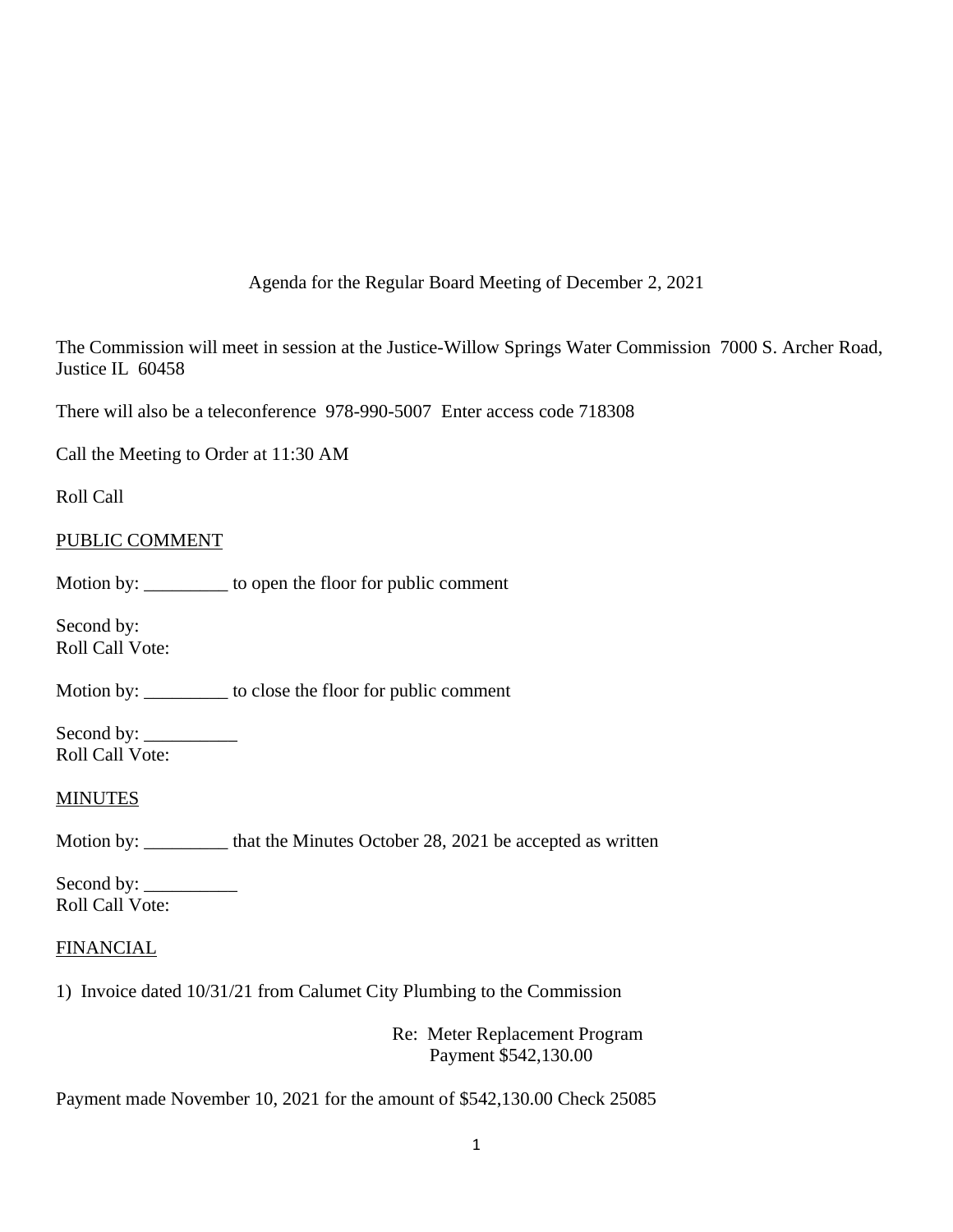2) Paid Invoices paid from October 22, 2021to November 24, 2021

Motion by: \_\_\_\_\_\_\_\_\_\_ to approve the invoices paid from October 22, 2021to November 24, 2021 in the amount of \$1,826,241.74

Second by: Roll Call Vote:

3) Cash in Banks All Accounts October 2021

File: Cash in Bank

4) CD Rates

- 5) October 2021 Budget Comparison
- File: Budget Comparison
- 6) Collections for the Justice November 2021

File: Collections

## COMMISSIONER'S REPORT

Board Discussion and Possible Action on the Following:

7) 2022 Regular Meeting Schedule

- 7841 Cronin Ave Update
- Employee Bonus'

## ENGINEERING

• Update on Water Main Projects

8) Letter dated November 24, 2021 from John Hoefferle, Hoefferle – Butler Engineering to the Commissioners

Re: Contractor's Payout #2 Vinewood Avenue Water Main Replacement

Motion by: \_\_\_\_\_\_\_\_\_\_ to approve Payout #2 for the amount of \$358,956.78 upon recommendation by Commission Engineer John Hoefferle and Director Colleen H. Kelly to Mauro Sewer Construction for the Vinewood Avenue Water Main Replacement Project

Second by: Roll Call Voter:

# LEGAL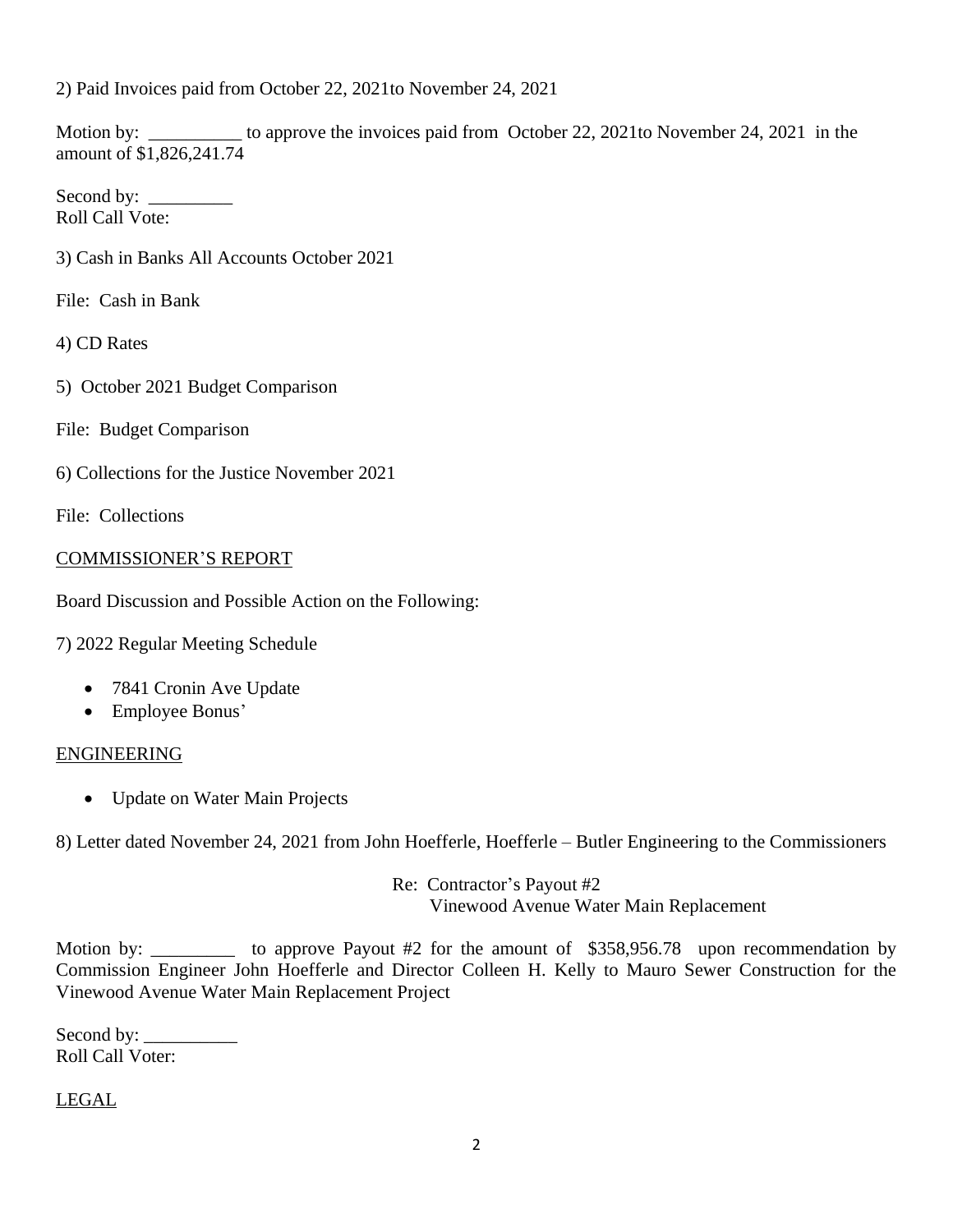## EXECUTIVE DIRECTOR'S REPORT

Board Discussion and Possible Action on the Following:

8A) Letter dated November 30, 2021 from Rocco Zucchero, Chief Planning Officer, Central Tr-State Tollway to the Commission

Re : Interconnect with Burr Ridge

• Meter Installation Update

# CUSTOMER / COMMUNITY MATTERS

Board Discussion and Possible Action on the Following:

9) Letter dated November 1, 2021 from Janet Cervantes, Special Event Coordinator, Village of Justice to the Commission

Re: 2021 Holiday Program Donation

Motion by: \_\_\_\_\_\_\_\_ to donate \$ \_\_\_\_\_\_\_ to the Village of Justice 2021 Holiday Program

Second by: \_\_\_\_\_\_\_ Roll Call Vote:

File: Village of Justice

10) Letter from Willow Springs Police Department to the Commission

Re: "Shop-With-A-Cop" Event

Motion by: \_\_\_\_\_\_\_\_ to donate \$ \_\_\_\_\_\_\_\_to the Willow Springs Police Department, Shop-With-A-Cop Event

Second by: \_\_\_\_\_\_ Roll Call Vote:

File: Willow Springs P.D.

11) Letter dated November 24, 2021 from Connie Dye, 8801 W. 84th St Unit A, Justice to the Commissioners

Re Bill Reduction

File: Customers Account

## PERSONNEL MATTERS

## OLD BUSINESS